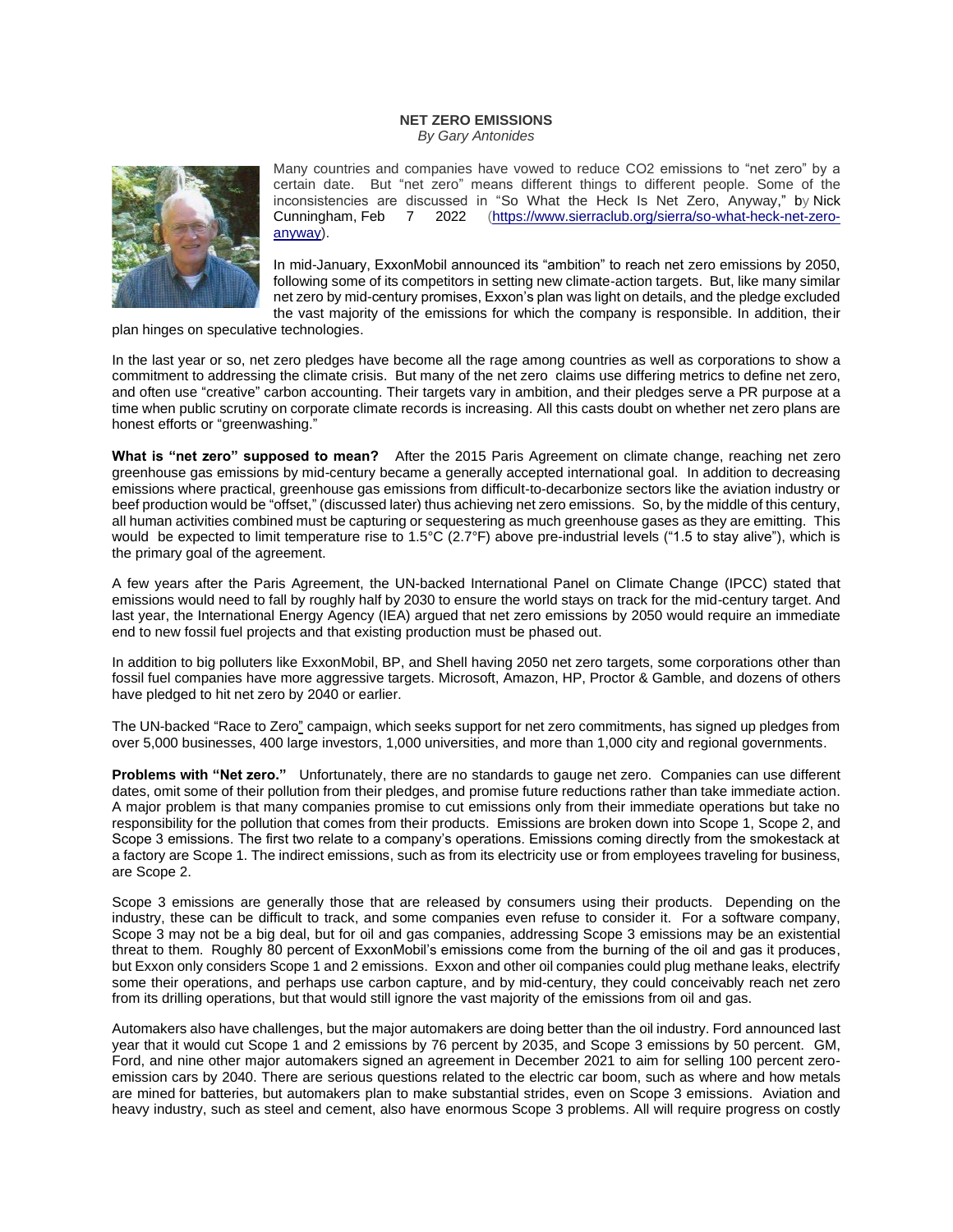technologies. However, the steel industry, at least, is very enthusiastic about the future of "green steel," which produces steel with renewable energy rather than coal and hydrogen.

**"Net zero" relies heavily on offsets.** Some portion of emission cuts may not be feasible for a long time. "Offsetting" those emissions can be done in a variety of ways, such as: (1) purchasing credits that finance projects to build renewable energy, (2) paying for nature-based projects, such as soil management or reforestation, and (3) directly removing CO2 from the air.

If it is done right, 'offsets' can be a legitimate source of emission reductions. However, carbon offsetting is plagued with a long list of problems. Ensuring that a specific project genuinely removes a certain amount of CO2 from the atmosphere is difficult, and the accounting is complex. Companies can [inflate the actual impact](https://www.propublica.org/article/the-climate-solution-actually-adding-millions-of-tons-of-co2-into-the-atmosphere) of offsets, and go on polluting as before.

Bloomberg Green [reported](https://www.bloomberg.com/news/features/2021-08-11/the-fictitious-world-of-carbon-neutral-fossil-fuel) last year on the effort by French oil giant Total to offset the emissions from a cargo of liquefied natural gas (LNG) it shipped from Australia to China. The offset project Total financed merely paid some volunteers in Zimbabwe to clear brush to reduce wildfire risk. Total marketed its LNG shipment as "carbon neutral."

In a 2021 [report,](https://www.corporateaccountability.org/wp-content/uploads/2021/06/The-Big-Con_EN.pdf) the watchdog group Corporate Accountability reported on "greenwashing," calling many net zero plans a "Big Con," and amount to "Big Polluters" attempting to preserve business as usual.

Last year, JBS, the world's largest meat processor promised to invest \$1 billion in an undefined "net zero" program consisting of offsets and carbon capture. They also [said](https://www.just-food.com/news/cop26-jbs-cargill-join-ten-strong-commodity-group-pledging-to-end-deforestation/) it would *try* to eliminate deforestation by 2030. We can expect that they will continue [bulldozing the Amazon](https://www.bloomberg.com/graphics/2022-beef-industry-fueling-amazon-rainforest-destruction-deforestation/) rainforest at least until then.

The oil and gas industry is probably the most infamous for strategies of delay. In its recent announcement, ExxonMobil promised to reduce its emissions by deploying "hydrogen, carbon capture and storage, and lower emission fuels," technologies that are costly, technically challenging, and not commercially viable today, so it's hard to believe it will happen.

"The time between now and 2030 is absolutely critical for reducing emissions on the order of 50 percent," Kathy Mulvey, from the Union of Concerned Scientists, said. But "they're just banking on a magic wand being waved some time past 2030 to really achieve the cuts that are necessary to get to net zero."

Not only is Exxon refusing to acknowledge responsibility for the consumption of fossil fuels, but it has spent decades engaging in PR and lobbying to derail any attempt by governments to address the problem. That campaign continues. Executives from BP, Shell, ExxonMobil, the American Petroleum Institute (API), and the US Chamber of Commerce appeared before a House Oversight Committee hearing last year, in which [Congress was looking into the oil industry's](https://www.sierraclub.org/sierra/big-oil-hot-seat)  [history of climate denial.](https://www.sierraclub.org/sierra/big-oil-hot-seat) When pressed to end support for the lobbying outfits that obstruct climate action, they demurred.

Also, API and other corporate lobbying groups spent millions of dollars over the past year on PR and lobbying to [kill](https://www.cnn.com/2021/10/03/business/climate-biden-oil-reconciliation/index.html) Biden's Build Back Better Act, which would have included roughly \$550 billion in investments in renewable energy and electric vehicles. Fighting to kill climate legislation while at the same time announcing net-zero targets strains their credibility.

**What about country-level net-zero goals?** In the lead up to the international climate change negotiations in Glasgow, Scotland, last year, countries updated their climate plans, and many offered up their own commitments to reach net zero by 2050. In April 2021, President Biden [announced](https://www.whitehouse.gov/briefing-room/statements-releases/2021/04/22/fact-sheet-president-biden-sets-2030-greenhouse-gas-pollution-reduction-target-aimed-at-creating-good-paying-union-jobs-and-securing-u-s-leadership-on-clean-energy-technologies/) a net zero target by 2050 for the US.

Emerging economies have a bit longer to reach that goal. China said it would do so by 2060, and India by 2070. Even oil-producing countries have announced similar goals. Saudi Arabia said it would aim for net zero by 2060.

Should we be just as skeptical that net zero claims are a greenwashing exercise if they are made by a government? Greta Thunberg [summed](https://www.theguardian.com/environment/2021/sep/28/blah-greta-thunberg-leaders-climate-crisis-co2-emissions) up her feelings last year in a speech in Glasgow. "Build back better. Blah, blah, blah. Green economy. Blah blah blah. Net zero by 2050. Blah, blah, blah."

But one big difference between a claim from an oil company and one from a government is that the country-level commitments by default include the Scope 3 emissions, at least those stemming from the combustion of fossil fuels within their borders. Of course, the emissions from the oil and gas that is exported shows up on the ledger of the country where the fuel is burned. Still, when all country commitments are added together, everything in theory should be accounted for.